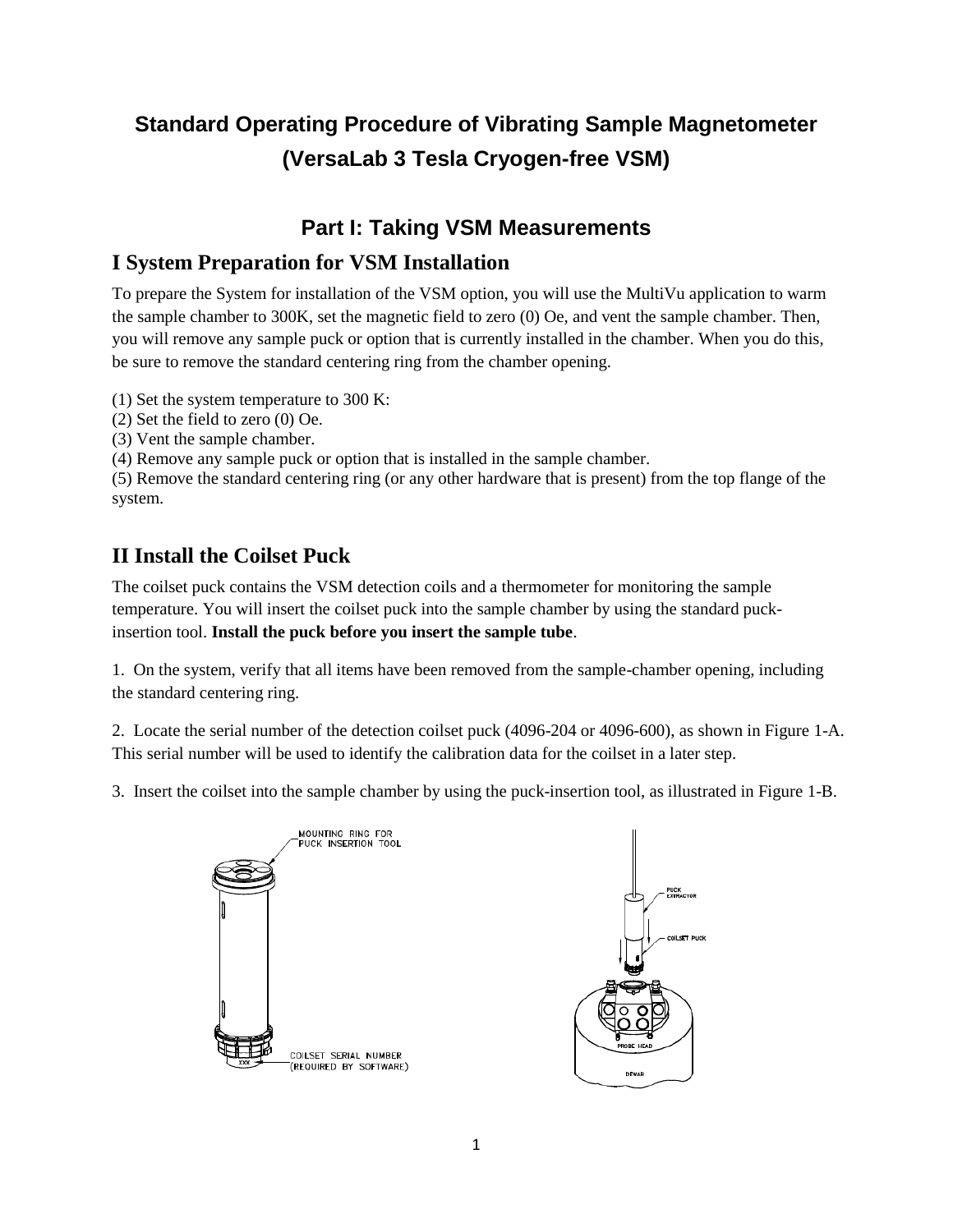Fig. 1a Coilset puck (4096-204 or 4096-600), with arrows to coilset serial number and to mounting ring for attaching the puck-insertion tool.

Fig. 1b Installing the VSM coilset puck with the puck-insertion tool.

## **III Insert the Sample Tube**

1. Verify that the standard centering ring has been removed from the top of the system. (A VSMspecific centering-ring assembly has been integrated into the VSM sample-tube assembly.)

**Important:** You cannot use a standard centering ring between the VSM linear motor transport and the sample chamber. As a safety mechanism, the VSM system cannot be installed on the system without the VSM-specific components, such as the VSM sample-tube assembly with its integrated centering-ring and stabilizer post.

- 2. Examine the O-ring on the sample-tube centering ring for dust or dirt. If it is dirty, clean it and lightly grease it with **silicone vacuum grease**.
- 3. Using Figure 2-5 as a guide, carefully lower the sample tube assembly into the sample chamber until the VSM centering ring seats onto the top flange.





Fig. 2a: VSM sample-tube assembly (4096-301 is shown for example)

Fig. 2b: Inserting the VSM sample tube into the sample chamber

## **IV: Mount the VSM Linear Motor Transport**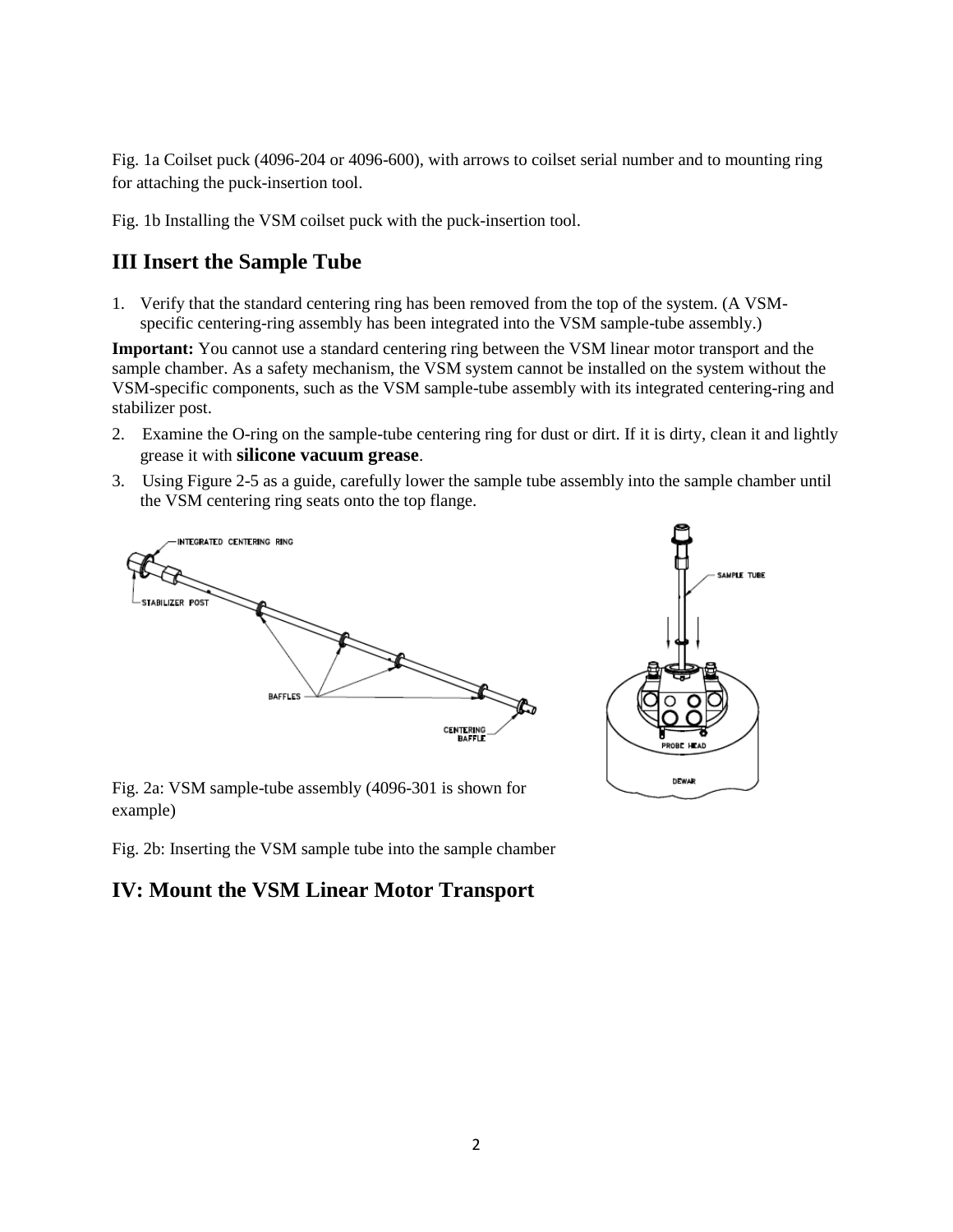

FRONT VIEW

#### **Figure 3: Front and rear views of the VSM linear motor transport (4096-400). The rear view (right)**

1. Remove the VSM linear motor transport from the stand, keeping it upright. For example, you can support the weight of the linear motor transport by gripping it with one hand on the top tube and the other hand on the extender tube flange.

2. Place the VSM linear motor transport onto the top flange of the system by orienting the electrical connector to the rear of the cryostat. The linear motor transport should slide over the stabilizer post at the top of the VSM sample-tube assembly.

3. Verify that the integrated VSM centering ring is sandwiched snugly between the top flange and the linear motor transport.

4. Attach the flange clamp to the flange. Always use the flange clamp to hold the linear motor transport onto the stabilizer post.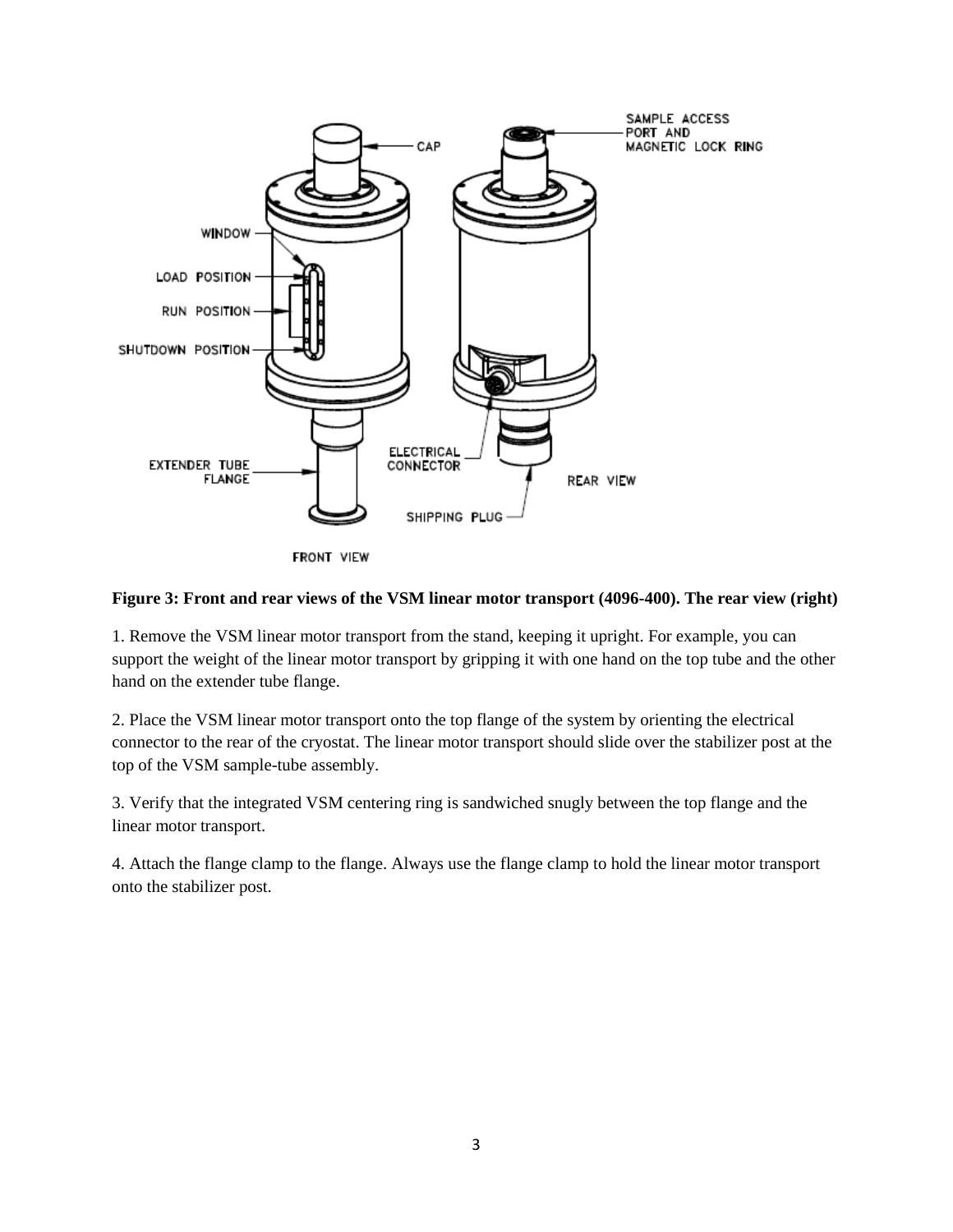

**Figure 4: Install the VSM linear motor transport on the top flange**

# **V: Configure the VSM System**

The serial number of the detection coilset puck identifies the calibration file that is used to calibrate the coilset. You must verify that the serial number on the puck, You will use the Configure VSM System dialogs to specify the puck serial number and test the VSM hardware.

1. Locate the puck serial number.

2. Click on the Configure VSM System button.

3. The Configure VSM System dialog will open. Note the text box where you will enter the serial number of the standard VSM calibration file.

| Configure VSM System              | $\mathbf{x}$                      |
|-----------------------------------|-----------------------------------|
| Enter Coilset Puck Serial Number: | View Diagram                      |
|                                   | $Next \gg$<br>Cancel<br>$<<$ Back |

4. Verify that the number in the text box matches the serial number of your detection coilset puck. If no number is displayed (as above), enter the serial number of your detection coilset puck in the text box.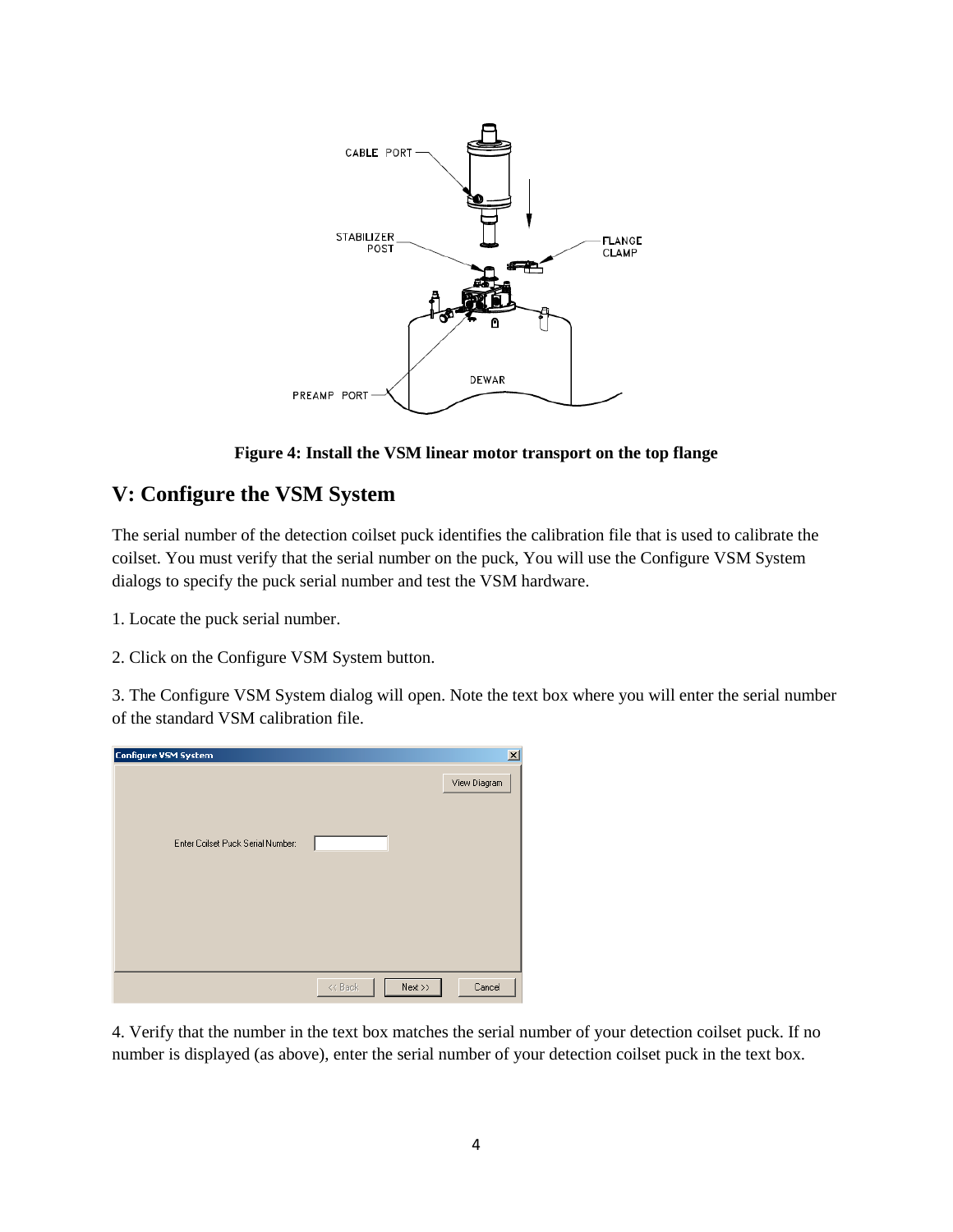5. Click on the Next >> button at the bottom of the dialog box. The Configure VSM System dialog will open, showing the results of system tests to verify system operations.

| Configure VSM System                           | $\vert x \vert$ |
|------------------------------------------------|-----------------|
| Test Again                                     |                 |
| VSM System Test Results                        |                 |
| Testing<br>Coilset OK<br>Motor Limits Found OK |                 |
|                                                |                 |
|                                                |                 |
| Finish<br><< Back<br>Cancel                    |                 |

6. When the report in the VSM System Test Results area is complete and no errors are reported, click on the Finish button. The Configure VSM System dialog will close and you will be back at the VSM Control Center and the Install tab.

7. If you have completely followed the VSM hardware and software setup steps, the system is now ready for you to mount a sample, install it in the cryostat, and perform VSM measurements.

### **VI Sample Preparation and Mounting**

#### **1 Sample mounting**

The VSM system uses a touchdown technique for automatic centering of the sample in the detection coils. To optimize the touchdown, take special care with two steps in your preparations:

(1) Insert sample holder and aligned rod into VSM at 300 K and nearest zero field. Use wizard to manually locate the sample position, and verify that the sample is mounted on the sample holder near 35 mm (accuracy of 0.5 mm) from the bottom of the sample holder. Measure location  $=$  (touchdown location) + (coilset height) – (sample offset),



Figure 5: Reading the position of the sample from the sample-mounting station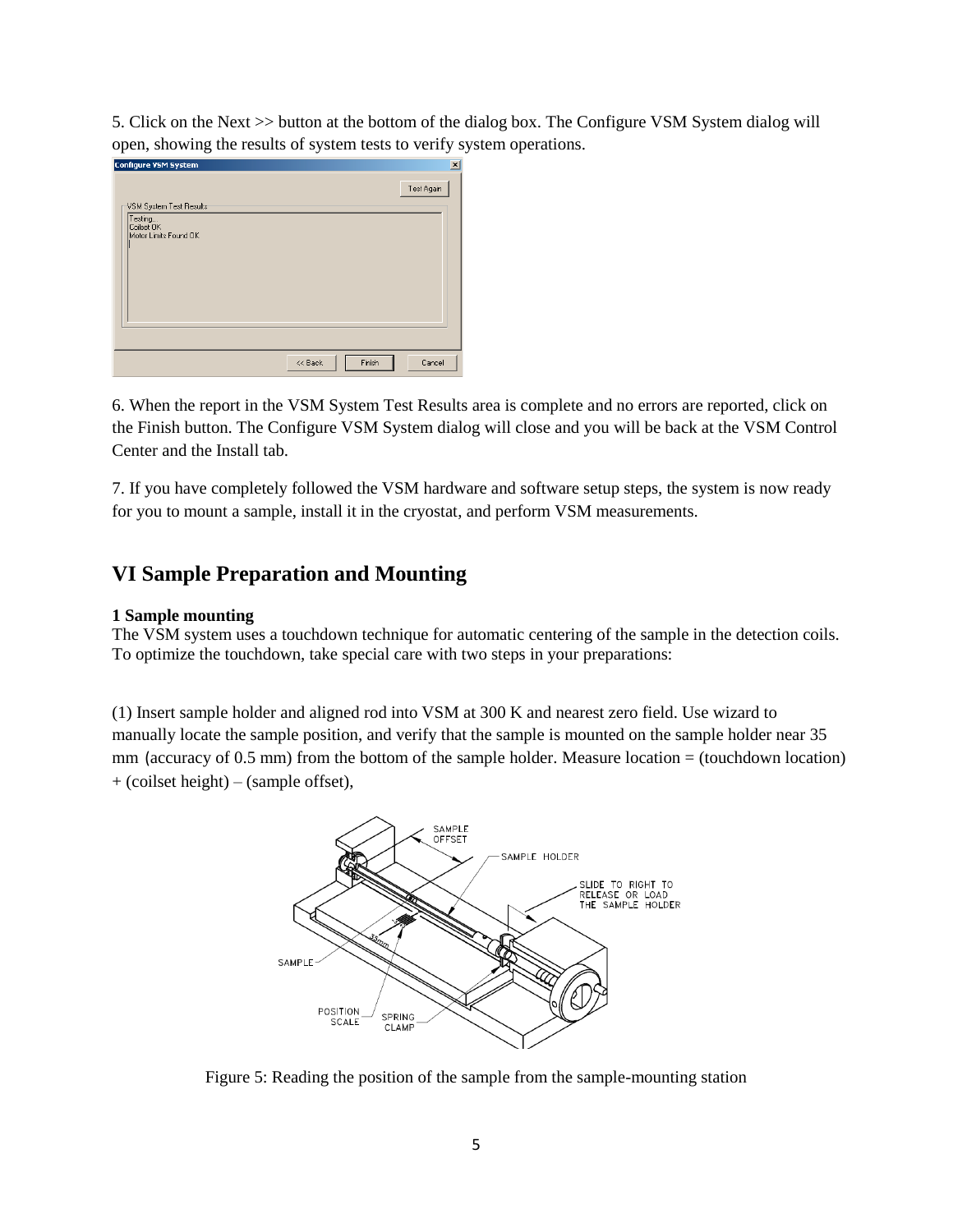(2) Run exact sequence to be performed when the sample is present. The sensitivity and precision of the VSM style lock-in technique allows accurate background determination, even though a center response function may not be obtainable.

(3) After sequence complete, remove parts from brass trough. Weigh both pieces, put powder inside the opening of one and securely close with the remaining piece. Weigh mass of assembly in addition to keeping track of mass change in source.

(4) Secure in brass trough and accurately measure location of gap using mounting station.

(5) At first, use wizard to manually locate sample position. Once field is applied, perform centering function. Repeat sequence run with the blank holder.

## **VII Activate the VSM Option and sample installation**

To start the VSM application and open the VSM Control Center, select Utilities >> Activate Option in the MultiVu window.

When the Option Manager dialog opens, select VSM and click on the Activate button. This will move the VSM option from the Available Options section of the dialog to the Active Options section. The VSM Control Center and the VSM Log window will open concurrently.

| $  $ $\Box$ $\times$ $ $<br>PPMS MultiVu - Simulation Mode                                        |  |
|---------------------------------------------------------------------------------------------------|--|
| Instrument<br><b>Utilities</b><br>File<br>View<br>Sample Sequence Measure<br>Graph<br><b>Help</b> |  |
|                                                                                                   |  |
| $\Box$ o $\Box$<br>$\rightarrow$ vSM SIM [No Datafile]                                            |  |
| Data File   Sample   Advanced  <br>Install                                                        |  |
| <b>Chamber Status</b>                                                                             |  |
| 1.90K, Stable, Purged and sealed                                                                  |  |
|                                                                                                   |  |
|                                                                                                   |  |
|                                                                                                   |  |
| Install/Remove<br>Configure VSM<br>Sample<br>System                                               |  |
|                                                                                                   |  |
| Measure<br>Help<br>Status                                                                         |  |
| VSM Ready                                                                                         |  |
|                                                                                                   |  |
| 296.40 K, Stable<br>-9025.0 Oe, Persistent<br>Sequence Idle                                       |  |
| Set: 304.10 K<br>Set: 41.0 Oe<br>Seq: <none></none>                                               |  |
| 12.00 K/min, Fast Settle<br>100.0 Oe/sec, Linear<br><none></none>                                 |  |

Figure 6: The MultiVu window and the VSM Control Center (VSM SIM), including the Install tab, the VSM Status area, and the MultiVu Status bar.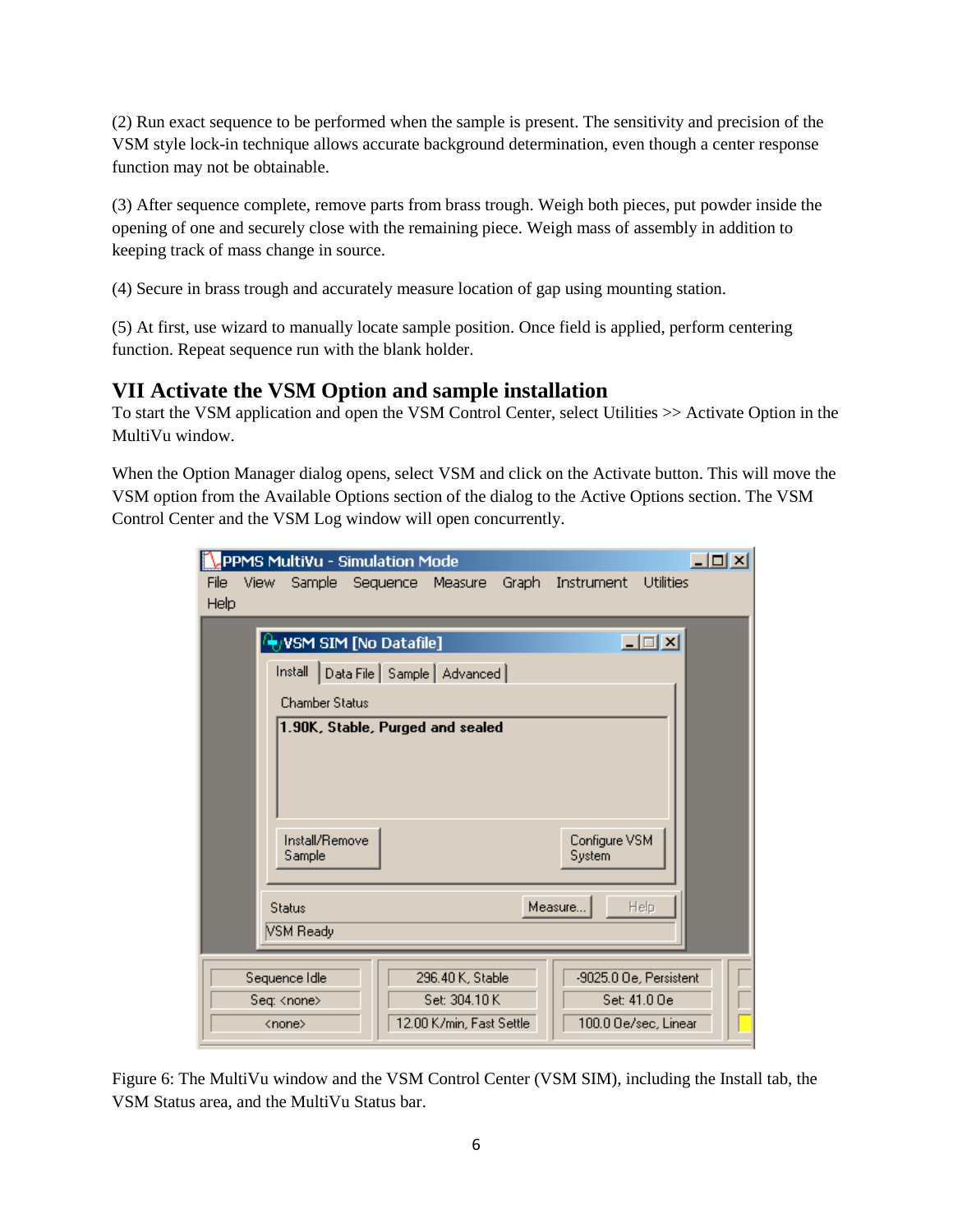#### **Install the Sample**

1. In the Install tab of the VSM Control Center, click on the **Install/Remove Sample button.** 

2. Click on the **Open Chamber** button. The wizard will bring the sample chamber to room temperature, vent the chamber, and move the transport to the load position, and the Instructions area will show the status of these processes.

3. Insert the sample rod with the attached sample holder into the sample access port until the magnetic lock at the top of the sample rod engages the magnetic lock ring in the linear motor transport. Verify that the magnetic lock has engaged the magnetic lock ring.

### **Important: The sample will be subject to vertical magnetic fields of up to approximately 200 gauss when it passes through the head.**

4. Click on the **Next** >> button at the bottom of the VSM Install wizard. If you have the VSM oven option then you will select **Standard or Oven operating mode** here.

5. Open a new or existing output data file. Note that all parameters entered here are for informational purposes only and are not used in calculating the reported sample moment.

6. Click on the **Next** >> button at the bottom of the dialog. Here you can **Scan For Sample Offset** or **Enter Offset Manually** if you used the sample mounting station to visually locate the sample.



Figure 7. Example of a centering scan for a sample with a large positive magnetic moment of  $\sim$ 2 emu.

A sample signal larger than  $\sim 10^{-5}$  emu is required in order to be detected in the centering scan. This may require the application of magnetic field in order to magnetize your sample.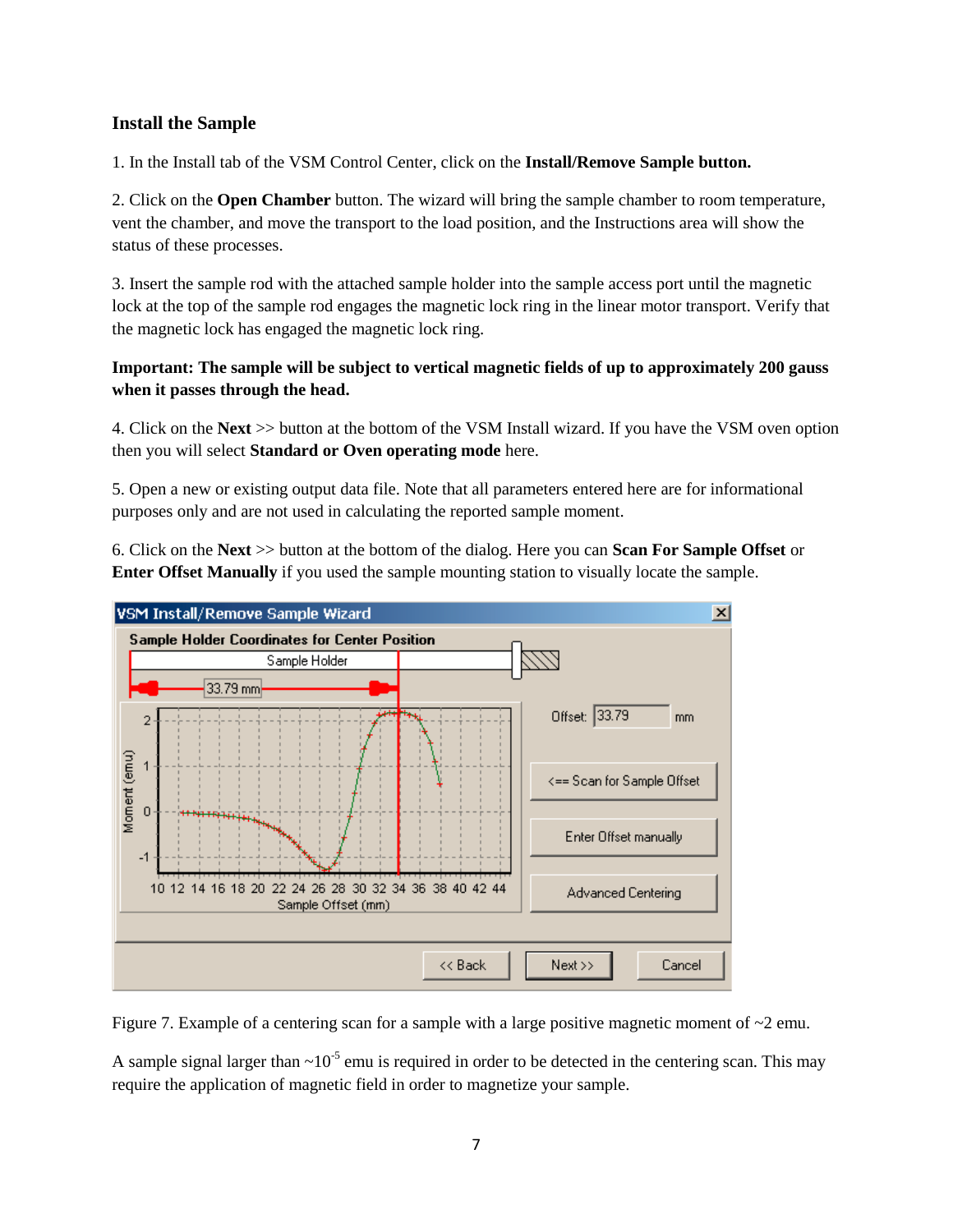7 Click on the **Next >>** button at the bottom of the dialog. This button opens the last page of the **VSM Install** wizard (Figure 4-4), which reports the sample-offset position and related instructions.

| VSM Install/Remove Sample Wizard                                                                                                                                                                                                                                                                                                                                 |  |
|------------------------------------------------------------------------------------------------------------------------------------------------------------------------------------------------------------------------------------------------------------------------------------------------------------------------------------------------------------------|--|
| Chamber Status <sup>-</sup><br>305 K, Stable, Purged and sealed                                                                                                                                                                                                                                                                                                  |  |
| Instructions <sup>-</sup><br>You have entered a sample offset position of 33.79 mm for<br>touchdown centering.<br>Make sure the cap is on the transport and press ''Close Chamber'' to<br>obtain the initial touchdown position and purge the sample chamber.<br>You may select a normal purge/seal or an extended purge.<br>Close Chamber<br>Use Extended Purge |  |
| Finish<br><< Back<br>Cancel                                                                                                                                                                                                                                                                                                                                      |  |

Figure 7. The VSM Install wizard, final page

8 Select **Use Extended Purge** any time you plan to use low temperatures (T<270 K). Note that this ~10 minute extended purge must complete before measurements of temperature variations are started.

9 Place the cap on the linear motor transport and click on the **Close Chamber** button.

You can now set up the system to perform sample measurements.

#### **VIII VSM Measurements**

A To specify parameters for VSM measurements, click on the **Measure** button, in the **VSM Control**  Center. For most situations, the default settings for VSM measurement should be kept:

- 1. **Continuous Measuring** will make best use of the fast lock-in based VSM measurement by streaming data continually.
- 2. **Averaging Time** = 1 second will provide  $10^{-6}$  emu noise levels and the speed will allow rapid field sweeping during measurements.
- 3. **Logging Interval** = 0 will write all the measurements to the output data file instead of reducing the file size by only recording data at the stated interval.
- **4.** (In **Centering** tab) **Do Touchdown Centering at Intervals** is recommended in order to keep the sample close the center of the coil set. (In **Advanced** tab) Use **Peak Amplitude = 2mm, default Frequency (usually 40 Hz), and Sticky Autorange**

#### **B Sequence-Mode VSM "Moment versus Field"**

1 FIELD SEQUENCE SETTINGS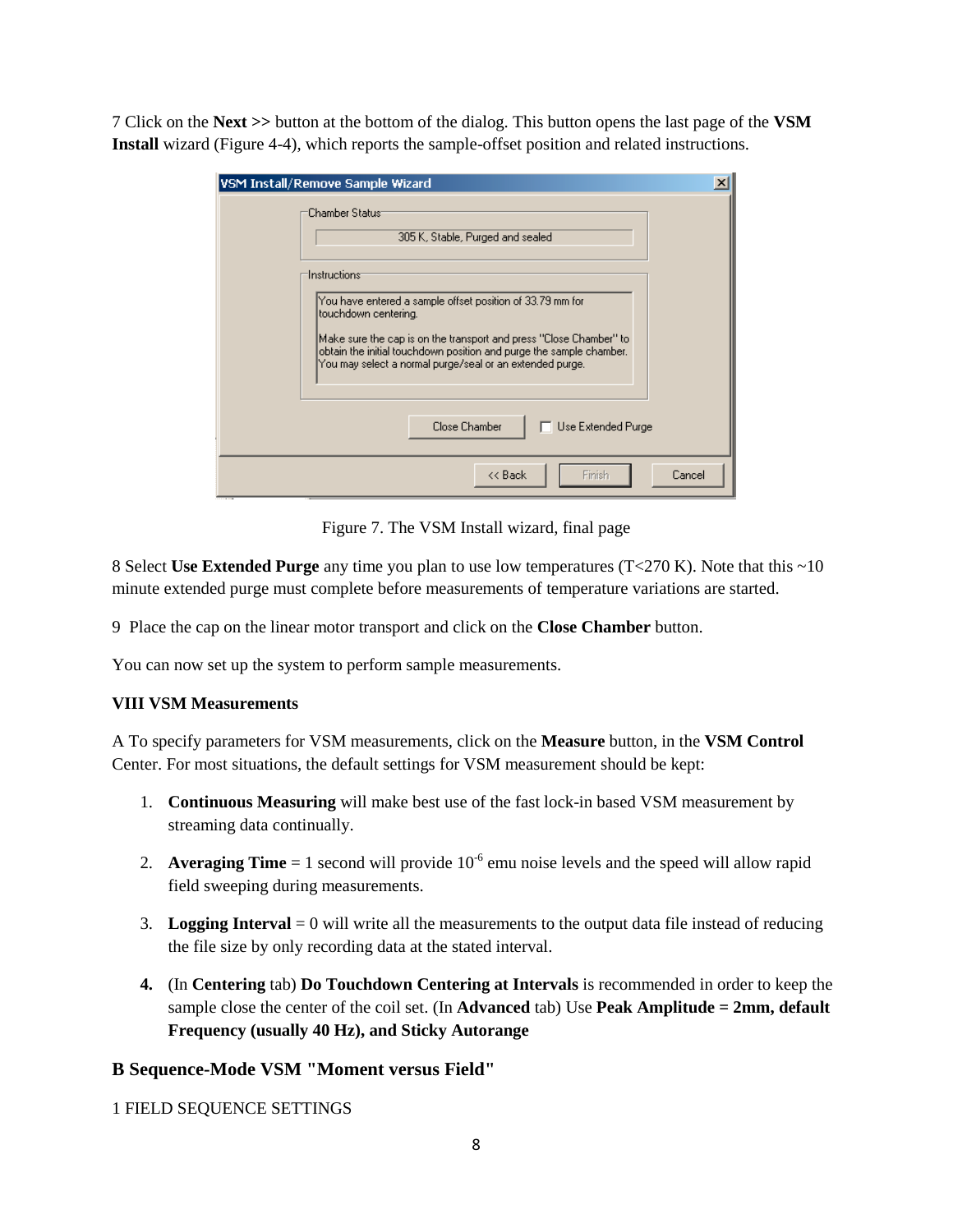Use the options in the Field Sequence section (Figures 8) to set the amplitude and order of the field changes during the Moment vs. Field measurement.

#### 2 FIELD CONTROL SETTINGS

Use the settings in the Field Control section of the Setup tab to control how the magnetic field changes between the field set points. Some choices will be unavailable due to different magnet types.

#### 3 DATA ACQUISITION SETTINGS

Use the Data Acquisition section to set the basic parameters of the moment versus field measurements.

#### 4 APPROXIMATE FIELDS

The Approximate Fields list displays, in sequence, a close estimate of the fields where the VSM will take data points, based on all your selections in the Field Sequence, Field Control, and Data Acquisition sections of the Setup tab.

#### 5 ESTIMATED

The Estimated area displays the estimated amount of time (in hours and minutes) that will be needed to

complete the measurement as well as the estimated number of lines in the output data file. The estimated number of lines in the output data file is also the total number of data points generated by your measurement.

### **C Sequence Mode VSM "Moment vs. Temp."**

#### 1 TEMPERATURE CONTROL SETTINGS

Use the options in the Temperature Control subsection (Figure 6-30) of the Moment versus Temperature dialog box to set the general parameters of a moment versus temperature measurement.

#### 2 DATA ACQUISITION SETTINGS

Use the options in the Data Acquisition subsection of the dialog box to set the basic parameters of the moment versus temperature measurement.

#### 3 APPROX. TEMPERATURES



|                | VSM Moment versus Temperature                                    | $\vert x \vert$                             |
|----------------|------------------------------------------------------------------|---------------------------------------------|
| Setup          | Advanced                                                         |                                             |
|                | Temperature Control                                              | Approx.Temperatures <sup>.</sup>            |
| Start          | 1300<br>K                                                        | 300<br>299.98                               |
| End            | 1.9<br>K                                                         | 299.97<br>299.95<br>299.93                  |
| Sweep Rate  1  | K/min                                                            | 299.92<br>299.9                             |
|                | C Stabilize at each Temperature                                  | 299.88<br>299.87<br>299.85                  |
|                | C Sweep Continuously                                             | 299.83<br>299.82<br>299.8                   |
|                | Data Acquisition                                                 | 299.78<br>299.77<br>299.75                  |
|                | Continuous Measuring                                             | 299.73                                      |
| Averaging Time | l1<br>sec                                                        | 299.72<br>299.7<br>299.68<br>299.67         |
| Ġ              | Number of<br>25<br>Temperatures                                  | 299.65<br>299.63<br>299.62                  |
|                | Temperature<br>50<br>K<br>Increment                              | 299.6                                       |
| Temperature    | Repetitions at each 1                                            | Estimated                                   |
| Keep           | all measurements                                                 | $Time = 02:30$ ( $h$ :m)<br>$Lines = 17887$ |
|                | all measurements<br>50% of measurements                          |                                             |
|                | 20% of measurements<br>10% of measurements<br>5% of measurements | Cancel<br>Help                              |
|                | 2% of measurements<br>1% of measurements                         |                                             |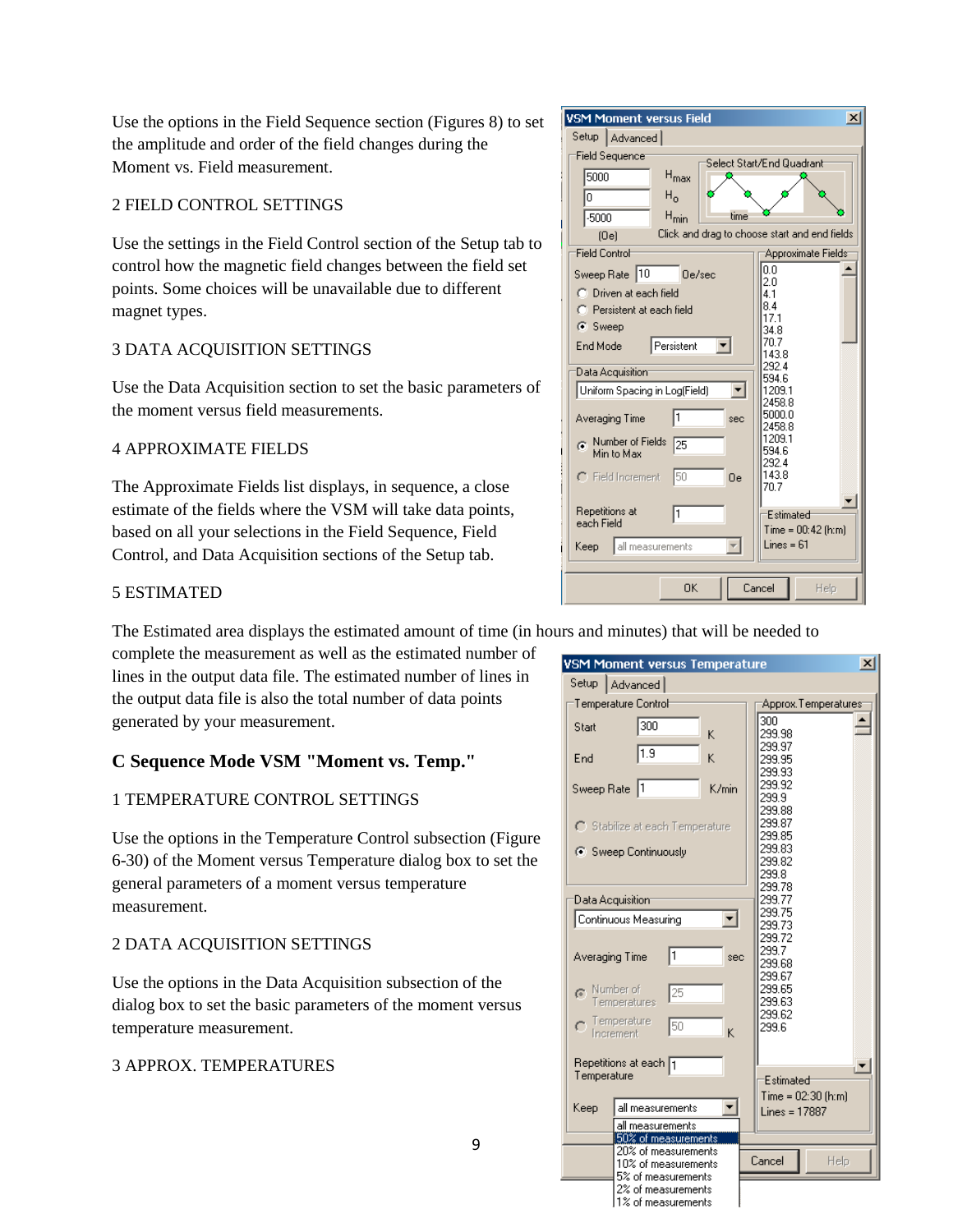The **Approx. Temperatures** list (displays, in sequence, a close estimate of the temperatures at which the VSM will take data. These temperatures are based on all your selections in the **Temperature Control**  and **Data Acquisition** sections of the **Setup** tab.

### 4 ESTIMATED

The **Estimated** area displays the estimated amount of time (in hours and minutes) that will be needed to complete the measurement as well as the estimated number of lines in the output data file. The number of lines in the output data file is also the total number of data points that will be generated by your measurement.

### **IX Removing the VSM Option**

Use the VSM Install/Remove Sample Wizard to prepare the system so that you can remove the linear motor transport, sample tube, and coilset puck.

#### *Summary of VSM Removal Procedures:*

- 1. Prepare for removal of the VSM transport and hardware:
	- a. Set the field to zero.

 b. Use the VSM Install/Remove Sample Wizard to warm the sample chamber to 300 K, vent the chamber, and move the transport to the load position.

- c. Remove the sample rod.
- d. Shut down the linear motor transport.
- 2. Deactivate the VSM software application.
- 3. Remove the linear motor transport and place it in the storage case.
- 4. Remove the sample tube and the coilset puck.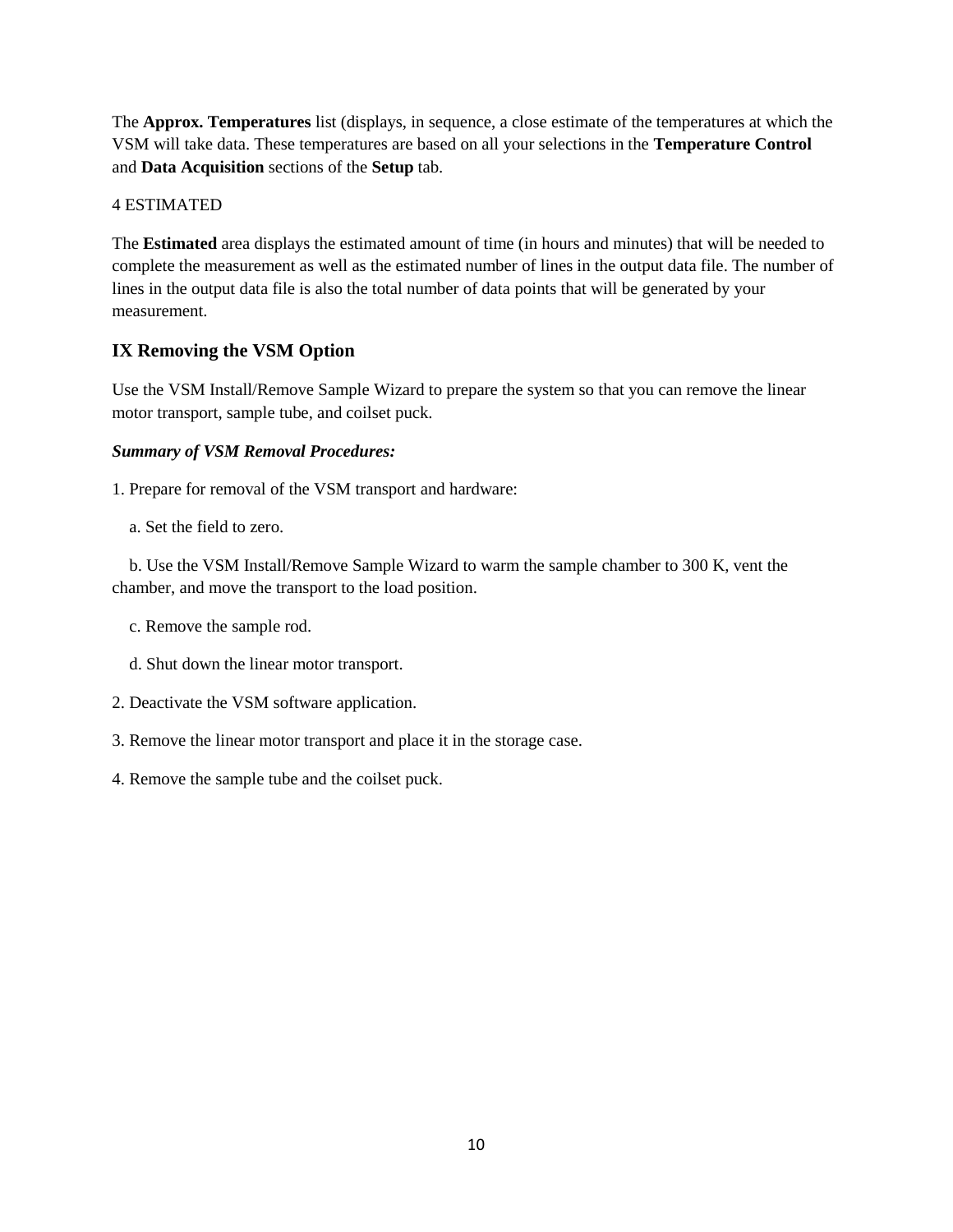# **Standard Operating Procedure of Vibrating Sample Magnetometer**

### **(VersaLab 3 Tesla Cryogen-free VSM)**

### **Part II: Taking VSM Oven Measurements**

The VSM Oven hardware requires the Standard VSM hardware and control modules on the system:

Use the Install/Remove Sample wizard in the VSM Control Center to:

- $\triangleright$  Vent the sample chamber
- $\triangleright$  Remove any existing sample rod
- $\triangleright$  Choose Oven or Standard operating mode
- $\triangleright$  Connect the Oven Control cable between the VSM Oven Module CM-C and the back of the wired access port
- $\triangleright$  Install the wired access port on top of the VSM motor

### **I Sample Mounting**

The sample should be no wider than 3 mm (0.120 in), as the heater stick itself is 3.6 mm wide.



Figure 1. Using the sample mounting platform to mount a sample on the oven heater stick

1. Prepare the sample and heater stick and mount the sample (Figure 1A).

a. Clean the sample and the surface of the heater stick with a soft cotton swab wetted with alcohol. Clean only the patterned heater side of the stick.

b. After the surfaces are cleaned and dried, place the heater stick in the blue sample mounting platform supplied in the VSM Oven User's Kit. Push the bottom end of the heater stick against the plastic post located at the "0" marker, and lock it in place by rotating the white plastic tabs.

c. Mix the alumina cement thoroughly and apply a generous drop to the heater stick at the center of the heater meander pattern (at "35 mm" on the scale) where the sample will be placed. The cement should be thick but still fluid.

d. Place the sample on the glue drop before it begins to dry, pressing the sample down so that it is as close as possible to the surface of the heater. Leaving a visible border of glue around the sample, wipe away any excess cement from the heater stick.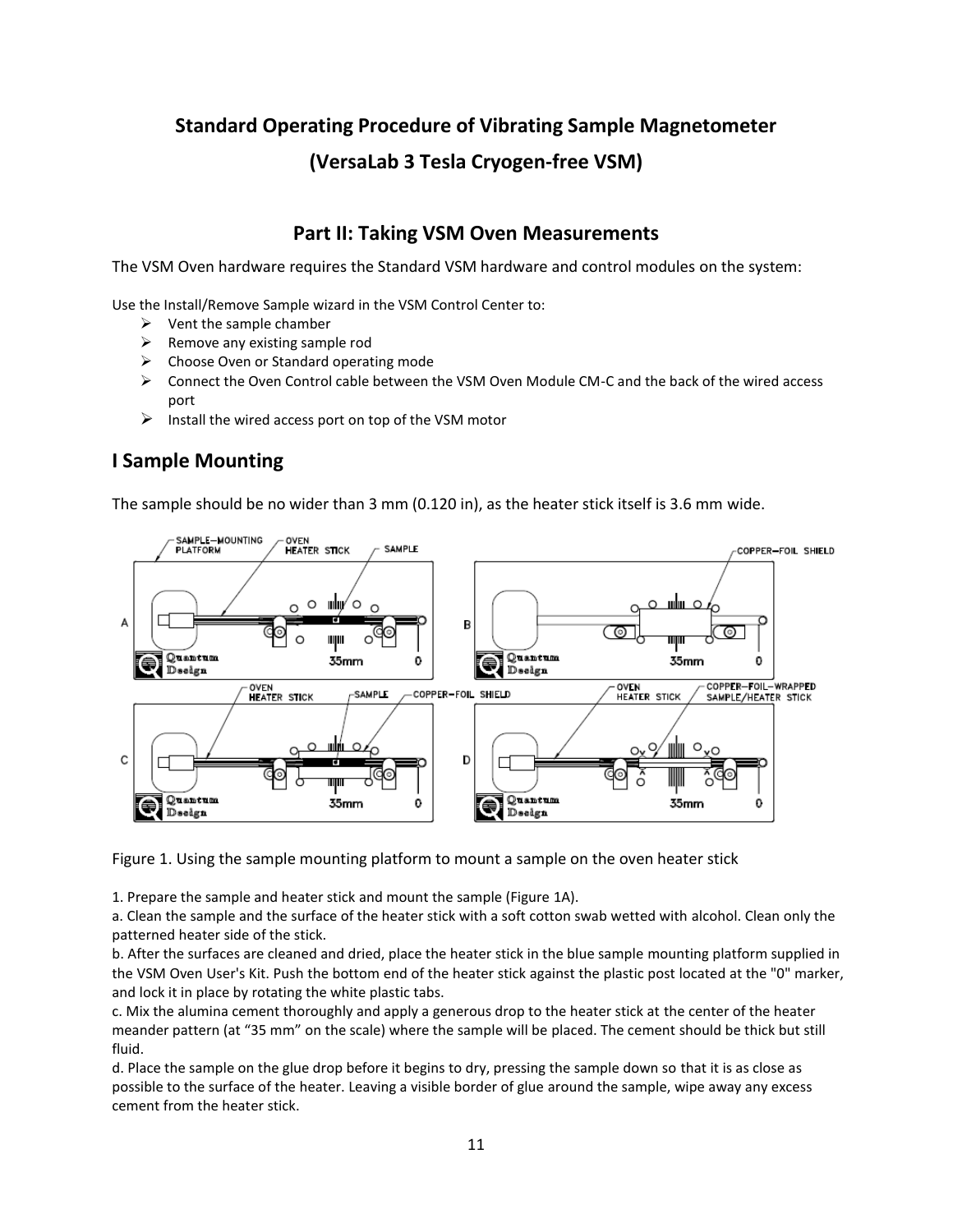e. Record the sample offset by using the scale on the mounting platform. The offset should be a value between 33 mm and 37 mm for the best temperature accuracy.

f. Carefully remove the heater stick from the mounting platform and cure the cement for 10 to 20 seconds by using a heat gun held about 20 cm (8 in) away. Heating the cement drives away the water base and greatly strengthens the bond.

g. Test the bond by gently pushing the sample from the side to verify that the sample does not easily come off the stick.

2. Wrap the sample and heater stick with a copper-foil shield (Figures 1B–1D).

a. Select a copper-foil shield that is shiny and free of tarnish and position it in the mounting station as shown in Figure 1B.

b. Place the heater stick with the sample on the shield (Figure 1C) and lock it in place with the tabs.

#### *C A U T I O N !*

*Use a clean tool such as the tweezers in the VSM Oven Option User's Kit to handle the copper-foil shield. Do not handle the copper shield with your fingers, because it might tarnish.*

c. Using a clean hard tool such as the handle of a pair of tweezers, push down gently on the heater region so that the copper shield begins to bend around the stick.

d. Fold both flaps of the shield over the top of the heater stick so that the heater and sample are completely covered (Figure 1D). Flatten the shield so that it is flush with the surface of the stick.

e. Use the tweezers to pinch the shield at both ends of the heater region so that it grips the notches in the heater stick. The locations of the notches are indicated by four "^" marks on the platform. This compression will prevent the shield from slipping during VSM measurements.

3. Remove the heater stick from the mounting platform.

- 4. Plug the heater stick into the bottom end of the VSM oven sample rod.
- 5. Verify that the connector for the heater stick is fully engaged with the sample rod.

6. The sample is now ready to install in the system.

### **II Activate the VSM Option and the VSM Control Center**

1. In the **Install** tab of the **VSM Control Center**, click on the **Install/Remove Sample** button.

2. Click on the **Open Chamber** button, the wizard will bring the sample chamber to room temperature, vent the chamber, and move the transport to the load position, and the **Instructions** area will show the status of these processes.

3. Now use the sequence outlined below to install the sample rod and sample. Note that you can insert or remove your sample from the cryostat at any stage of the **VSM Install** wizard, as long as the sample chamber is flooding and the transport is at the load position.

a. Install the wired access port on the VSM motor (Figure 5-4).

b. Attach the heater stick to the oven sample rod.

c. Open the lid on the wired access port on the VSM linear motor transport

d. Insert the sample rod into the wired access port until the magnetic lock at the top of the sample rod engages the magnetic lock ring in the linear motor transport. Verify that the magnetic lock has engaged the magnetic lock ring. e. Plug the connector on the top of the sample rod into the plug inside the access port (see Figure 5-3).

4. Click on the **Next >>** button at the bottom of the window. This will open **VSM Install** wizard, in which you designate the mode of measurement (standard or oven).

5. Click in the option button next to **VSM Oven** and then click on the **Next >>** button at the bottom of the window. **VSM Install** wizard, the **Output Data File/Sample Information** dialog box, will open so you can designate an output data file.

6. Click on the **Next >>** button at the bottom of the **Output Data File** dialog box.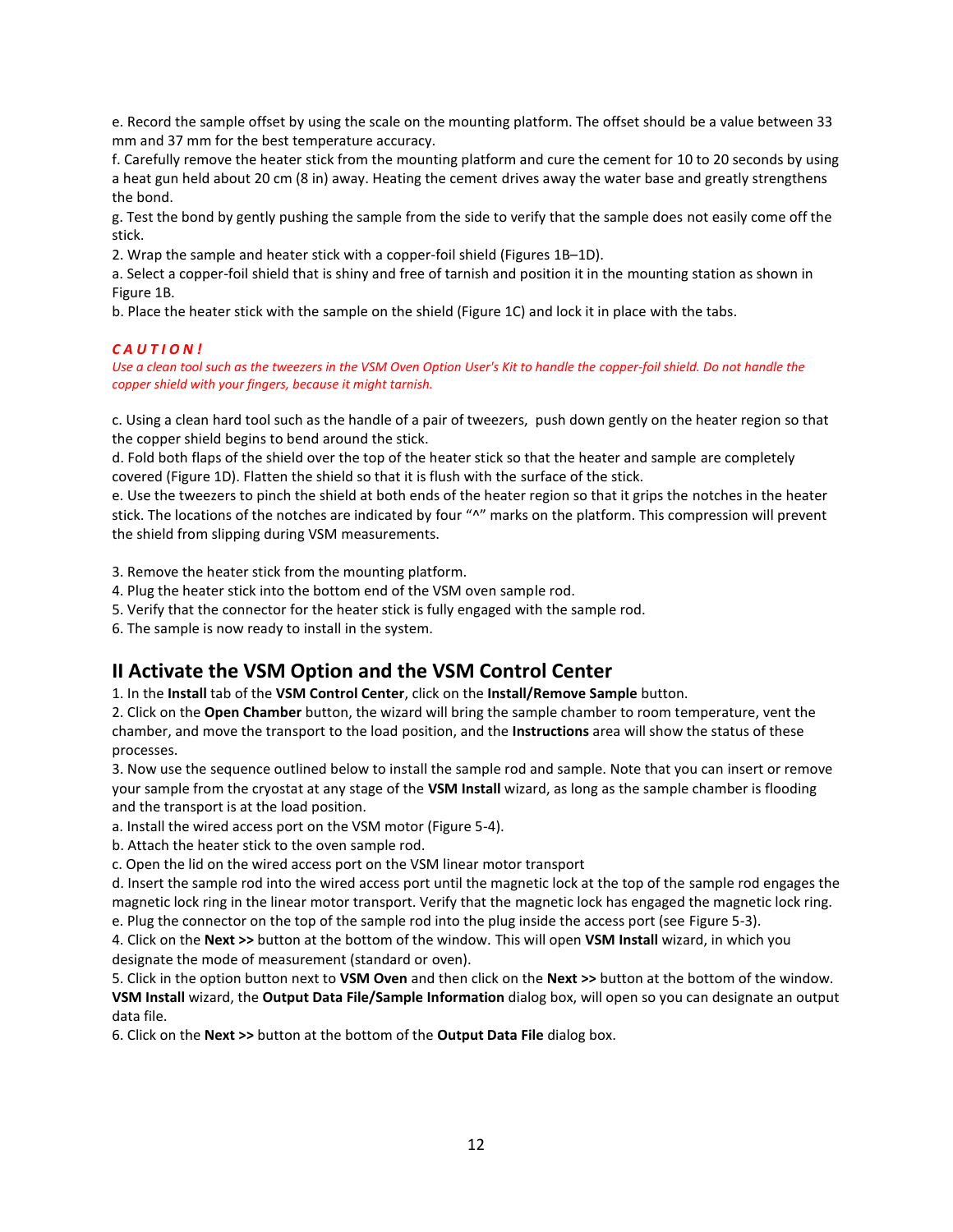

Figure 2. VSM Install wizard (oven mode): Sample-holder coordinates for center position

7. Click on the **Scan for Sample Offset** button if the sample signal is large enough to be detected, typically more than  $10^{-5}$ emu.

8. Click on the **Next >>** button at the bottom of the dialog box. This button accepts the sample offset value. 9. Click on the **Close Chamber** button, which is just below the **Instructions** area.

10. The **Instructions** area will indicate that a touchdown is being performed and it will report on the process as it takes place.

11. The software will then test the heater stick by measuring the resistance of the heater and thermistor and testing for continuity of the thermocouple. If all these tests succeed, this will be indicated, otherwise you must go back to the sample insertion page and check the electrical connections to the sample rod or use a different heater stick.

| <b>VSM Install/Remove Sample Wizard</b>                                                                                                                                                 |        |
|-----------------------------------------------------------------------------------------------------------------------------------------------------------------------------------------|--------|
| Chamber Status <sup>.</sup><br>294.94 K, Stable, Performing purge/seal routine, Please wait                                                                                             |        |
| Instructions <sup>.</sup><br>Performing touchdown, please wait.<br>Touchdown position obtained.<br>Testing Heater Stick<br>Heater test: Success<br>Purging sample chamber, please wait. |        |
| Use Extended Purge<br>Close Chamber                                                                                                                                                     |        |
| Finish<br><< Back                                                                                                                                                                       | Cancel |

Figure 3. VSM install wizard: testing the heater stick.